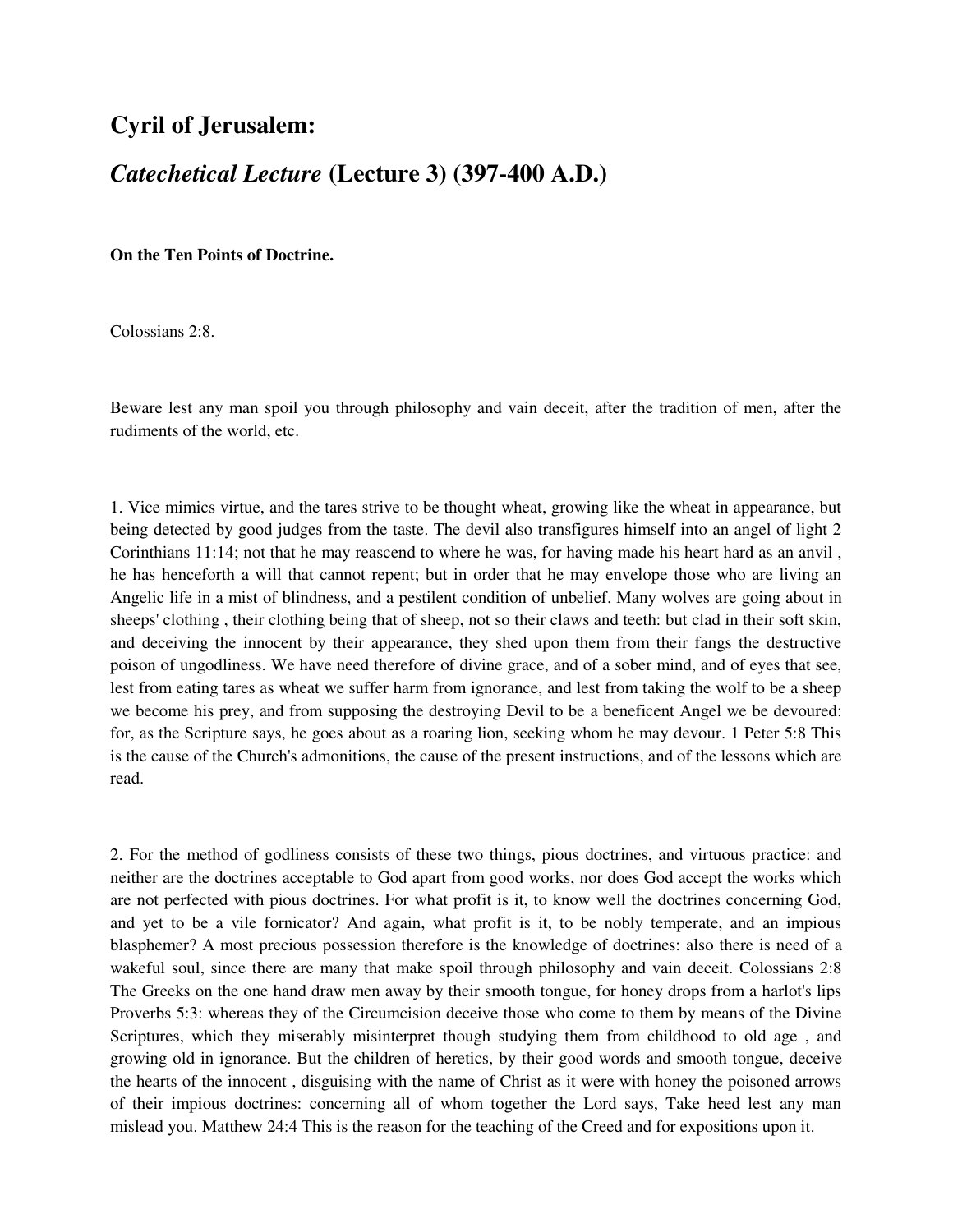3. But before delivering you over to the Creed , I think it is well to make use at present of a short summary of necessary doctrines; that the multitude of things to be spoken, and the long interval of the days of all this holy Lent, may not cause forgetfulness in the mind of the more simple among you; but that, having strewn some seeds now in a summary way, we may not forget the same when afterwards more widely tilled. But let those here present whose habit of mind is mature, and who have their senses already exercised to discern good and evil Hebrews 5:14, endure patiently to listen to things fitted rather for children, and to an introductory course, as it were, of milk: that at the same time both those who have need of the instruction may be benefited, and those who have the knowledge may rekindle the remembrance of things which they already know.

## I. Of God.

4. First then let there be laid as a foundation in your soul the doctrine concerning God; that God is One, alone unbegotten, without beginning, change, or variation ; neither begotten of another, nor having another to succeed Him in His life; who neither began to live in time, nor ends ever: and that He is both good and just; that if ever thou hear a heretic say, that there is one God who is just, and another who is good , you may immediately remember, and discern the poisoned arrow of heresy. For some have impiously dared to divide the One God in their teaching: and some have said that one is the Creator and Lord of the soul, and another of the body; a doctrine at once absurd and impious. For how can a man become the one servant of two masters, when our Lord says in the Gospels, No man can serve two masters ? There is then One Only God, the Maker both of souls and bodies: One the Creator of heaven and earth, the Maker of Angels and Archangels: of many the Creator, but of One only the Father before all ages of One only, His Only-begotten Son, our Lord Jesus Christ, by Whom He made all things visible and invisible.

5. This Father of our Lord Jesus Christ is not circumscribed in any place , nor is He less than the heaven; but the heavens are the works of His fingers , and the whole earth is held in His grasp Isaiah 40:12: He is in all things and around all. Think not that the sun is brighter than He , or equal to Him: for He who at first formed the sun must needs be incomparably greater and brighter. He foreknows the things that shall be, and is mightier than all, knowing all things and doing as He will; not being subject to any necessary sequence of events, nor to nativity, nor chance, nor fate; in all things perfect, and equally possessing every absolute form of virtue, neither diminishing nor increasing, but in mode and conditions ever the same; who has prepared punishment for sinners, and a crown for the righteous.

6. Seeing then that many have gone astray in various ways from the One God, some having deified the sun, that when the sun sets they may abide in the night season without God; others the moon, to have no God by day ; others the other parts of the world ; others the arts ; others their various kinds of food ; others their pleasures ; while some, mad after women, have set up on high an image of a naked woman, and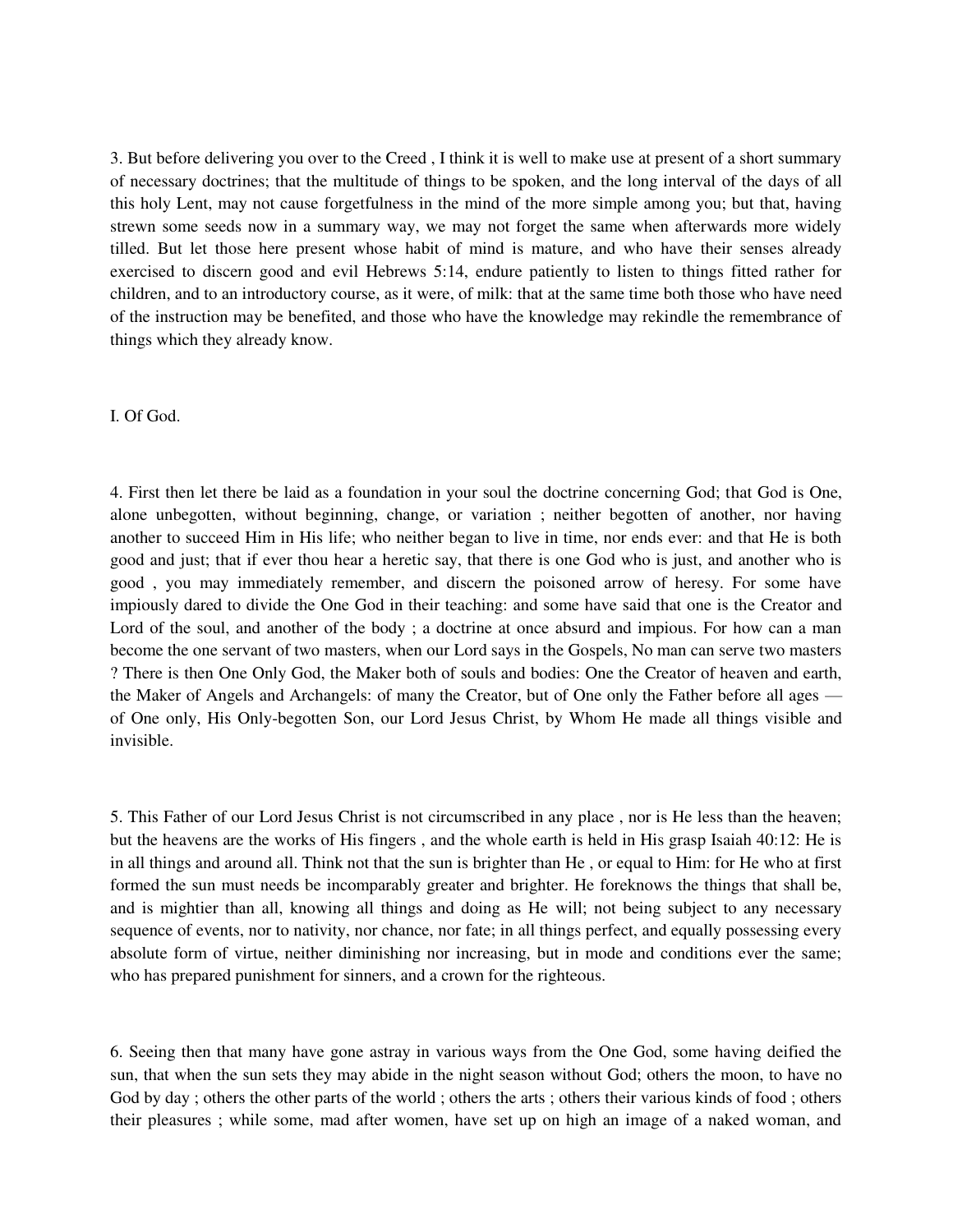called it Aphrodite , and worshipped their own lust in a visible form; and others dazzled by the brightness of gold have deified it and the other kinds of matter;— whereas if one lay as a first foundation in his heart the doctrine of the unity of God, and trust to Him, he roots out at once the whole crop of the evils of idolatry, and of the error of the heretics: lay thou, therefore, this first doctrine of religion as a foundation in your soul by faith.

Of Christ.

7. Believe also in the Son of God, One and Only, our Lord Jesus Christ, Who was begotten God of God, begotten Life of Life, begotten Light of Light , Who is in all things like to Him that begot, Who received not His being in time, but was before all ages eternally and incomprehensibly begotten of the Father: The Wisdom and the Power of God, and His Righteousness personally subsisting : Who sits on the right hand of the Father before all ages.

For the throne at God's right hand He received not, as some have thought, because of His patient endurance, being crowned as it were by God after His Passion; but throughout His being — a being by eternal generation — He holds His royal dignity, and shares the Father's seat, being God and Wisdom and Power, as has been said; reigning together with the Father, and creating all things for the Father, yet lacking nothing in the dignity of Godhead, and knowing Him that has begotten Him, even as He is known of Him that has begotten; and to speak briefly, remember thou what is written in the Gospels, that none knows the Son but the Father, neither knows any the Father save the Son.

8. Further, do thou neither separate the Son from the Father, nor by making a confusion believe in a Son-Fatherhood ; but believe that of One God there is One Only-begotten Son, who is before all ages God the Word; not the uttered word diffused into the air, nor to be likened to impersonal words ; but the Word the Son, Maker of all who partake of reason, the Word who hears the Father, and Himself speaks. And on these points, should God permit, we will speak more at large in due season; for we do not forget our present purpose to give a summary introduction to the Faith.

Concerning His Birth of the Virgin.

9. Believe then that this Only-begotten Son of God for our sins came down from heaven upon earth, and took upon Him this human nature of like passions with us, and was begotten of the Holy Virgin and of the Holy Ghost, and was made Man, not in seeming and mere show , but in truth; nor yet by passing through the Virgin as through a channel ; but was of her made truly flesh, [and truly nourished with milk ], and did truly eat as we do, and truly drink as we do. For if the Incarnation was a phantom, salvation is a phantom also. The Christ was of two natures, Man in what was seen, but God in what was not seen; as Man truly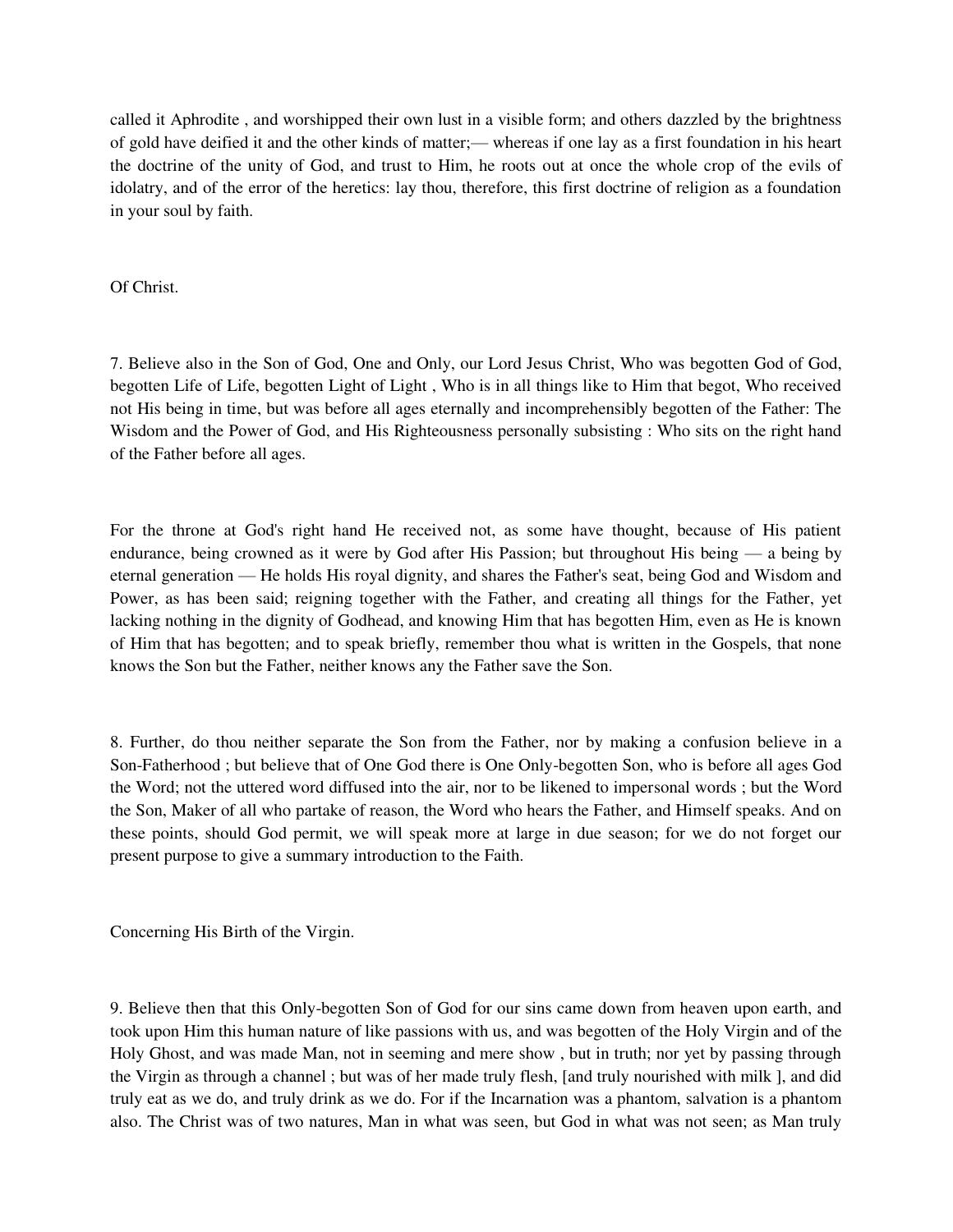eating like us, for He had the like feeling of the flesh with us; but as God feeding the five thousand from five loaves; as Man truly dying, but as God raising him that had been dead four days; truly sleeping in the ship as Man, and walking upon the waters as God.

Of the Cross.

10. He was truly crucified for our sins. For if you would deny it, the place refutes you visibly, this blessed Golgotha , in which we are now assembled for the sake of Him who was here crucified; and the whole world has since been filled with pieces of the wood of the Cross. But He was crucified not for sins of His own, but that we might be delivered from our sins. And though as Man He was at that time despised of men, and was buffeted, yet He was acknowledged by the Creation as God: for when the sun saw his Lord dishonoured, he grew dim and trembled, not enduring the sight.

Of His Burial.

11. He was truly laid as Man in a tomb of rock; but rocks were rent asunder by terror because of Him. He went down into the regions beneath the earth, that thence also He might redeem the righteous. For, tell me, could thou wish the living only to enjoy His grace, and that, though most of them are unholy; and not wish those who from Adam had for a long while been imprisoned to have now gained their liberty? Esaias the Prophet proclaimed with loud voice so many things concerning Him; would you not wish that the King should go down and redeem His herald? David was there, and Samuel, and all the Prophets , John himself also, who by his messengers said, Are you He that should come, or look we for another Matthew 11:3? Would you not wish that He should descend and redeem such as these?

Of the Resurrection.

12. But He who descended into the regions beneath the earth came up again; and Jesus, who was buried, truly rose again the third day. And if the Jews ever worry you, meet them at once by asking thus: Did Jonah come forth from the whale on the third day, and has not Christ then risen from the earth on the third day? Is a dead man raised to life on touching the bones of Elisha, and is it not much easier for the Maker of mankind to be raised by the power of the Father? Well then, He truly rose, and after He had risen was seen again of the disciples: and twelve disciples were witnesses of His Resurrection, who bore witness not in pleasing words, but contended even unto torture and death for the truth of the Resurrection. What then, shall every word be established at the mouth of two of three witnesses Deuteronomy 19:15, according to the Scripture, and, though twelve bear witness to the Resurrection of Christ, are you still incredulous in regard to His Resurrection?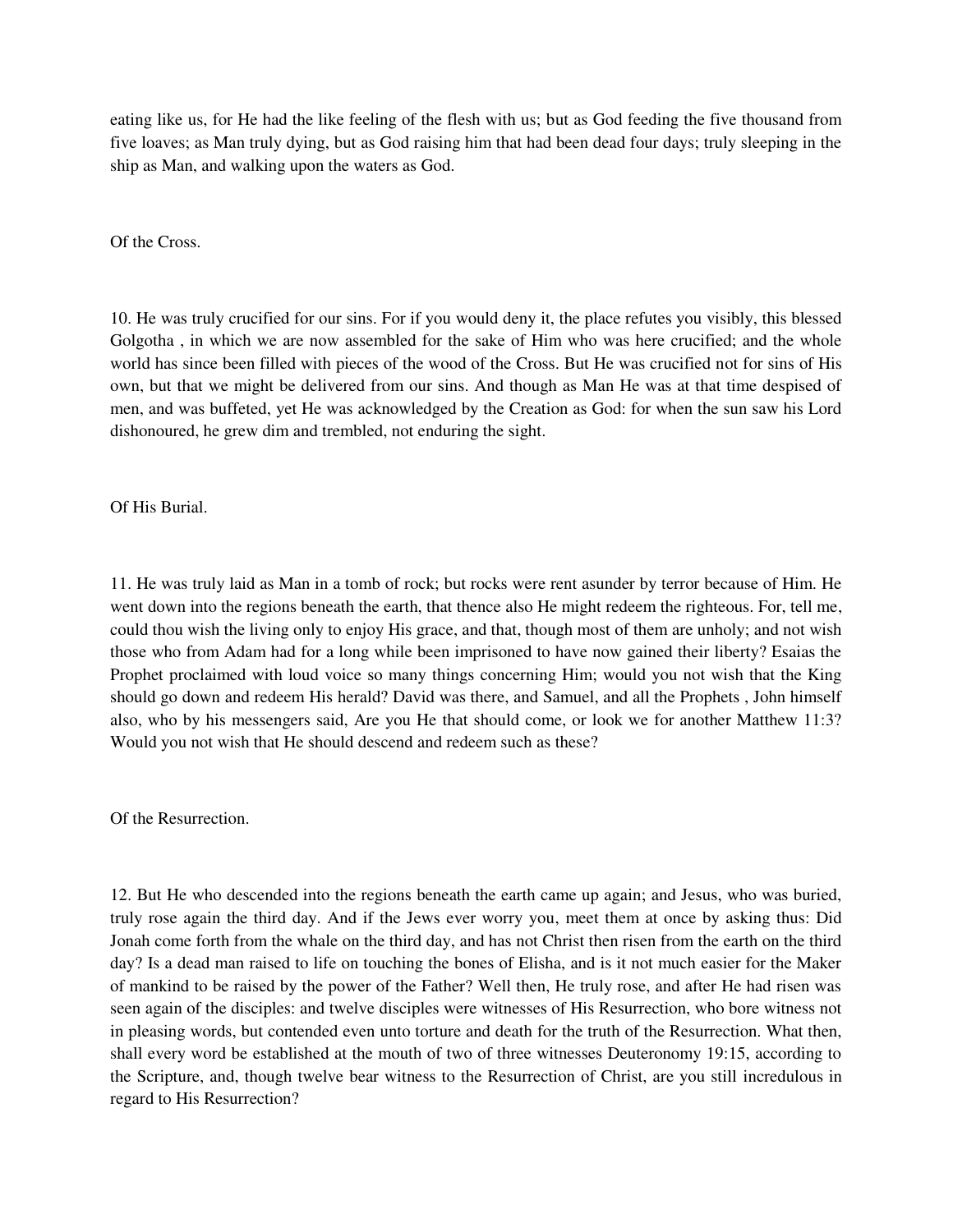Concerning the Ascension.

13. But when Jesus had finished His course of patient endurance, and had redeemed mankind from their sins, He ascended again into the heavens, a cloud receiving Him up: and as He went up Angels were beside Him, and Apostles were beholding. But if any man disbelieves the words which I speak, let him believe the actual power of the things now seen. All kings when they die have their power extinguished with their life: but Christ crucified is worshipped by the whole world. We proclaim The Crucified, and the devils tremble now. Many have been crucified at various times; but of what other who was crucified did the invocation ever drive the devils away?

14. Let us, therefore, not be ashamed of the Cross of Christ; but though another hide it, do thou openly seal it upon your forehead, that the devils may behold the royal sign and flee trembling far away. Make then this sign at eating and drinking, at sitting, at lying down, at rising up, at speaking, at walking: in a word, at every act. For He who was here crucified is in heaven above. If after being crucified and buried He had remained in the tomb, we should have had cause to be ashamed; but, in fact, He who was crucified on Golgotha here, has ascended into heaven from the Mount of Olives on the East. For after having gone down hence into Hades, and come up again to us, He ascended again from us into heaven, His Father addressing Him, and saying, Sit on My right hand, until I make Your enemies Your footstool.

Of Judgment to Come.

15. This Jesus Christ who is gone up shall come again, not from earth but from heaven: and I say, not from earth, because there are many Antichrists to come at this time from earth. For already, as you have seen, many have begun to say, I am the Christ Matthew 24:5: and the abomination of desolation is yet to come, assuming to himself the false title of Christ. But look thou for the true Christ, the Only-begotten Son of God, coming henceforth no more from earth, but from heaven, appearing to all more bright than any lightning and brilliancy of light, with angel guards attended, that He may judge both quick and dead, and reign in a heavenly, eternal kingdom, which shall have no end. For on this point also, I pray you, make yourself sure, since there are many who say that Christ's Kingdom has an end.

Of the Holy Ghost.

16. Believe thou also in the Holy Ghost, and hold the same opinion concerning Him, which you have received to hold concerning the Father and the Son, and follow not those who teach blasphemous things of Him. But learn thou that this Holy Spirit is One, indivisible, of manifold power; having many operations,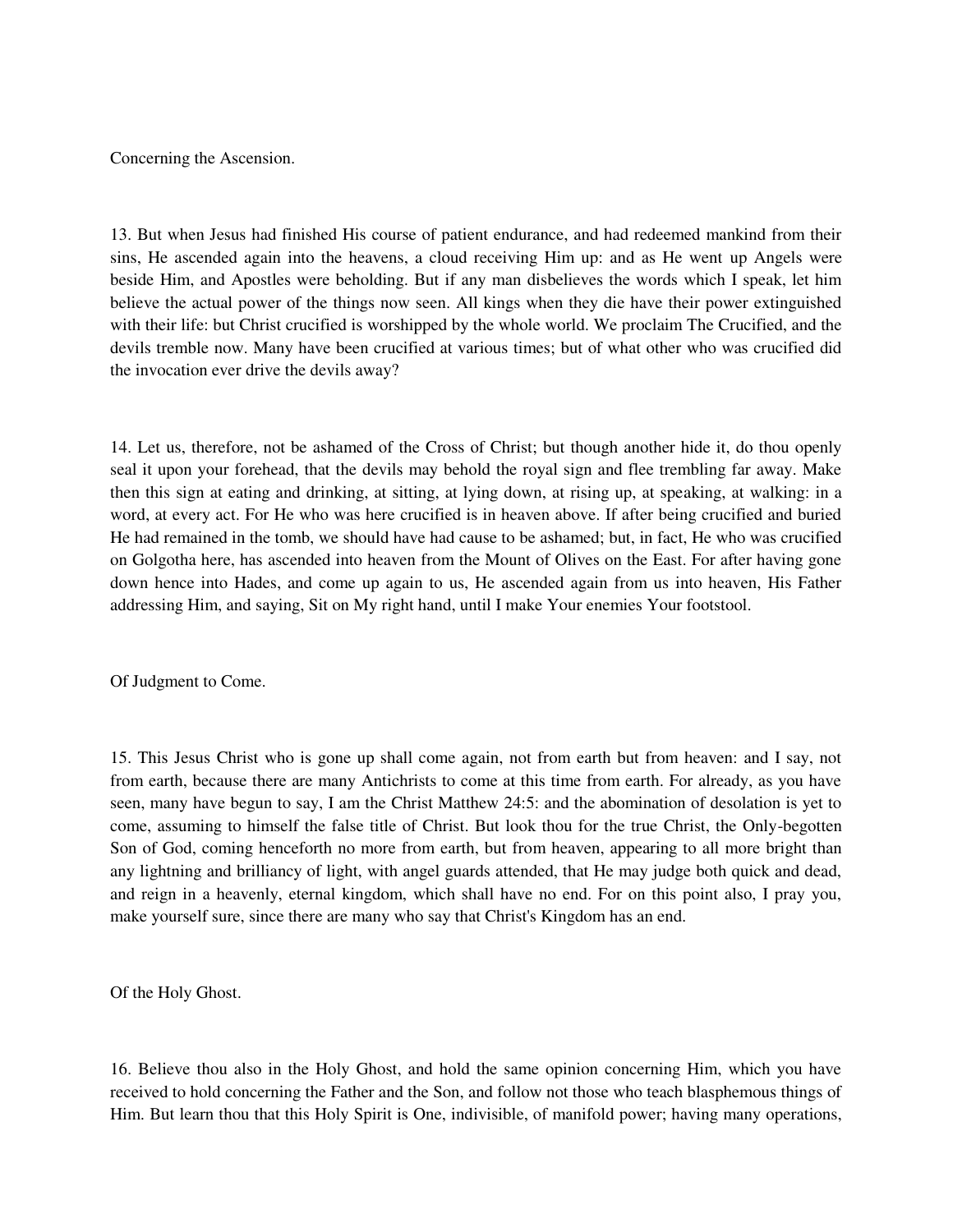yet not Himself divided; Who knows the mysteries, Who searches all things, even the deep things of God 1 Corinthians 2:10: Who descended upon the Lord Jesus Christ in form of a dove; Who wrought in the Law and in the Prophets; Who now also at the season of Baptism seals your soul; of Whose holiness also every intellectual nature has need: against Whom if any dare to blaspheme, he has no forgiveness, neither in this world, nor in that which is to come Matthew 12:32: Who with the Father and the Son together is honoured with the glory of the Godhead: of Whom also thrones, and dominions, principalities, and powers have need. Colossians 1:16 For there is One God, the Father of Christ; and One Lord Jesus Christ, the Only-begotten Son of the Only God; and One Holy Ghost, the sanctifier and deifier of all , Who spoke in the Law and in the Prophets, in the Old and in the New Testament.

17. Have thou ever in your mind this seal , which for the present has been lightly touched in my discourse, by way of summary, but shall be stated, should the Lord permit, to the best of my power with the proof from the Scriptures. For concerning the divine and holy mysteries of the Faith, not even a casual statement must be delivered without the Holy Scriptures; nor must we be drawn aside by mere plausibility and artifices of speech. Even to me, who tell you these things, give not absolute credence, unless thou receive the proof of the things which I announce from the Divine Scriptures. For this salvation which we believe depends not on ingenious reasoning , but on demonstration of the Holy Scriptures.

## Of the Soul.

18. Next to the knowledge of this venerable and glorious and all-holy Faith, learn further what you yourself art: that as man you are of a two-fold nature, consisting of soul and body; and that, as was said a short time ago, the same God is the Creator both of soul and body. Know also that you have a soul self-governed, the noblest work of God, made after the image of its Creator : immortal because of God that gives it immortality; a living being, rational, imperishable, because of Him that bestowed these gifts: having free power to do what it wills. For it is not according to your nativity that you sin, nor is it by the power of chance that you commit fornication, nor, as some idly talk, do the conjunctions of the stars compel you to give yourself to wantonness. Why do you shrink from confessing your own evil deeds, and ascribe the blame to the innocent stars? Give no more heed, pray, to astrologers; for of these the divine Scripture says, Let the stargazers of the heaven stand up and save you, and what follows: Behold, they all shall be consumed as stubble on the fire, and shall not deliver their soul from the flame Isaiah 47:13 .

19. And learn this also, that the soul, before it came into this world, had committed no sin , but having come in sinless, we now sin of our free-will. Listen not, I pray you, to any one perversely interpreting the words, But if I do that which I would not Romans 7:16: but remember Him who says, If you be willing, and hearken unto Me, you shall eat the good things of the land: but if you be not willing, neither hearken unto Me, the sword shall devour you, etc. Isaiah 1:19-20: and again, As you presented your members as servants to uncleanness and to iniquity unto iniquity, even so now present your members as servants to righteousness unto sanctification. Romans 6:19 Remember also the Scripture, which says, Even as they did not like to retain God in their knowledge Romans 1:28: and, That which may be known of God is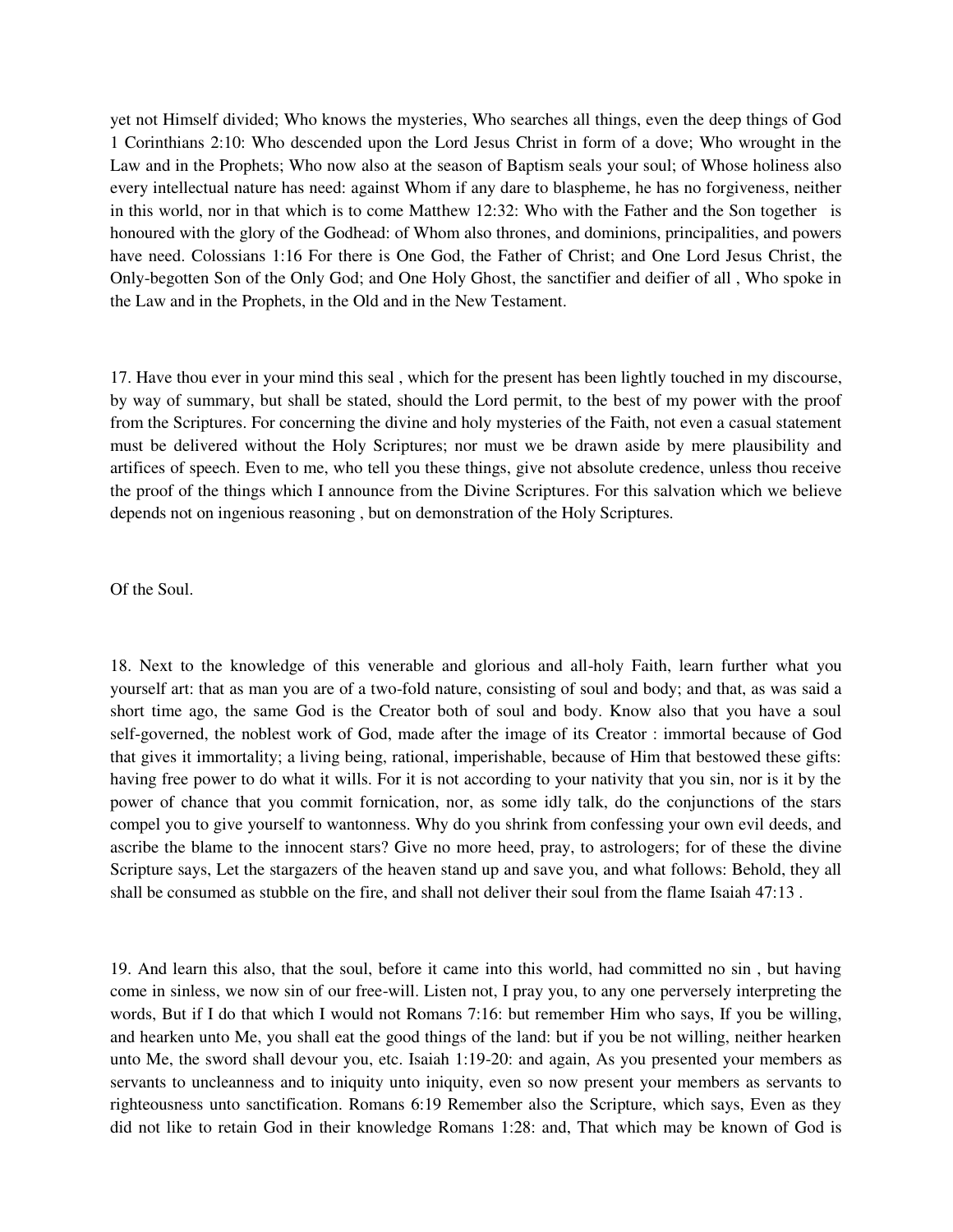manifest in them Romans 1:19; and again, their eyes they have closed. Matthew 13:15 Also remember how God again accuses them, and says, Yet I planted you a fruitful vine, wholly true: how are you turned to bitterness, thou the strange vine Jeremiah 2:21?

20. The soul is immortal, and all souls are alike both of men and women; for only the members of the body are distinguished. There is not a class of souls sinning by nature, and a class of souls practising righteousness by nature : but both act from choice, the substance of their souls being of one kind only, and alike in all. I know, however, that I am talking much, and that the time is already long: but what is more precious than salvation? Are you not willing to take trouble in getting provisions for the way against the heretics? And will you not learn the bye-paths of the road, lest from ignorance thou fall down a precipice? If your teachers think it no small gain for you to learn these things, should not thou the learner gladly receive the multitude of things told you?

21. The soul is self-governed: and though the devil can suggest, he has not the power to compel against the will. He pictures to you the thought of fornication: if you will, you accept it; if you will not, you reject. For if you were a fornicator by necessity, then for what cause did God prepare hell? If you were a doer of righteousness by nature and not by will, wherefore did God prepare crowns of ineffable glory? The sheep is gentle, but never was it crowned for its gentleness: since its gentle quality belongs to it not from choice but by nature.

Of the Body.

22. You have learned, beloved, the nature of the soul, as far as there is time at present: now do your best to receive the doctrine of the body also. Suffer none of those who say that this body is no work of God : for they who believe that the body is independent of God, and that the soul dwells in it as in a strange vessel, readily abuse it to fornication. And yet what fault have they found in this wonderful body? For what is lacking in comeliness? And what in its structure is not full of skill? Ought they not to have observed the luminous construction of the eyes? And how the ears being set obliquely receive the sound unhindered? And how the smell is able to distinguish scents, and to perceive exhalations? And how the tongue ministers to two purposes, the sense of taste, and the power of speech? How the lungs placed out of sight are unceasing in their respiration of the air? Who imparted the incessant pulsation of the heart? Who made the distribution into so many veins and arteries? Who skilfully knitted together the bones with the sinews? Who assigned a part of the food to our substance, and separated a part for decent secretion, and hid away the unseemly members in more seemly places? Who when the human race must have died out, rendered it by a simple intercourse perpetual?

23. Tell me not that the body is a cause of sin. For if the body is a cause of sin, why does not a dead body sin? Put a sword in the right hand of one just dead, and no murder takes place. Let beauties of every kind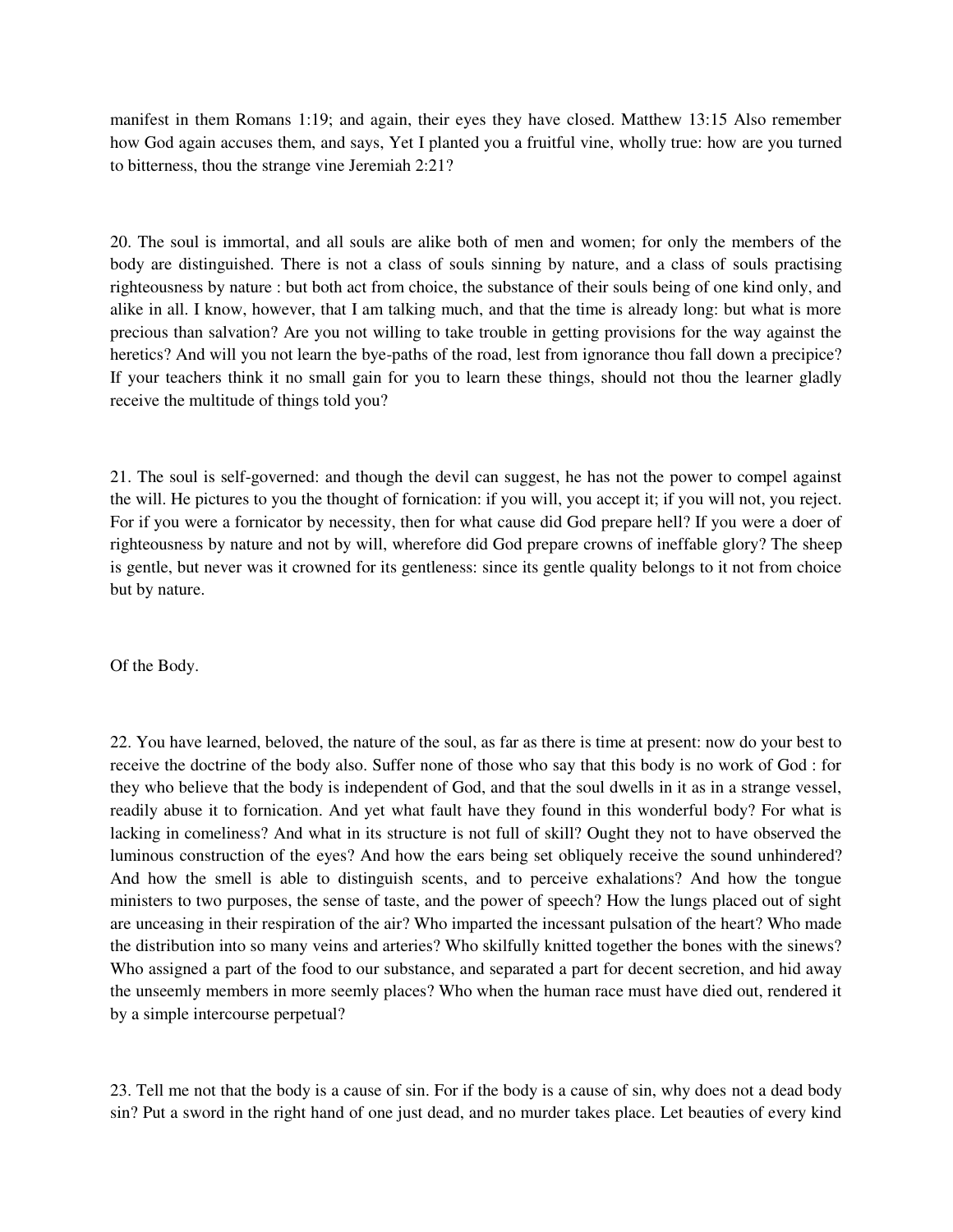pass before a youth just dead, and no impure desire arises. Why? Because the body sins not of itself, but the soul through the body. The body is an instrument, and, as it were, a garment and robe of the soul: and if by this latter it be given over to fornication, it becomes defiled: but if it dwell with a holy soul, it becomes a temple of the Holy Ghost. It is not I that say this, but the Apostle Paul has said, Do you not know, that your bodies are the temple of the Holy Ghost which is in you 1 Corinthians 6:19? Be tender, therefore, of your body as being a temple of the Holy Ghost. Pollute not your flesh in fornication: defile not this your fairest robe: and if ever you have defiled it, now cleanse it by repentance: get yourself washed, while time permits.

24. And to the doctrine of chastity let the first to give heed be the order of Solitaries and of Virgins, who maintain the angelic life in the world; and let the rest of the Church's people follow them. For you, brethren, a great crown is laid up: barter not away a great dignity for a petty pleasure: listen to the Apostle speaking: Lest there be any fornicator or profane person, as Esau, who for one mess of meat sold his own birthright. Hebrews 12:16 Enrolled henceforth in the Angelic books for your profession of chastity, see that thou be not blotted out again for your practice of fornication.

25. Nor again, on the other hand, in maintaining your chastity be thou puffed up against those who walk in the humbler path of matrimony. For as the Apostle says, Let marriage be had in honour among all, and let the bed be undefiled. Hebrews 13:4 You too who retain your chastity, were you not begotten of those who had married? Because you have a possession of gold, do not on that account reprobate the silver. But let those also be of good cheer, who being married use marriage lawfully; who make a marriage according to God's ordinance, and not of wantonness for the sake of unbounded license; who recognise seasons of abstinence, that they may give themselves unto prayer 1 Corinthians 7:5; who in our assemblies bring clean bodies as well as clean garments into the Church; who have entered upon matrimony for the procreation of children, but not for indulgence.

26. Let those also who marry but once not reprobate those who have consented to a second marriage : for though continence is a noble and admirable thing, yet it is also permissible to enter upon a second marriage, that the weak may not fall into fornication. For it is good for them, says the Apostle, if they abide even as I. But if they have not continency, let them marry: for it is better to marry than to burn. 1 Corinthians 7:8-9 But let all the other practices be banished afar, fornication, adultery, and every kind of licentiousness: and let the body be kept pure for the Lord, that the Lord also may have respect unto the body. And let the body be nourished with food, that it may live, and serve without hindrance; not, however, that it may be given up to luxuries.

Concerning Meats.

27. And concerning food let these be your ordinances, since in regard to meats also many stumble. For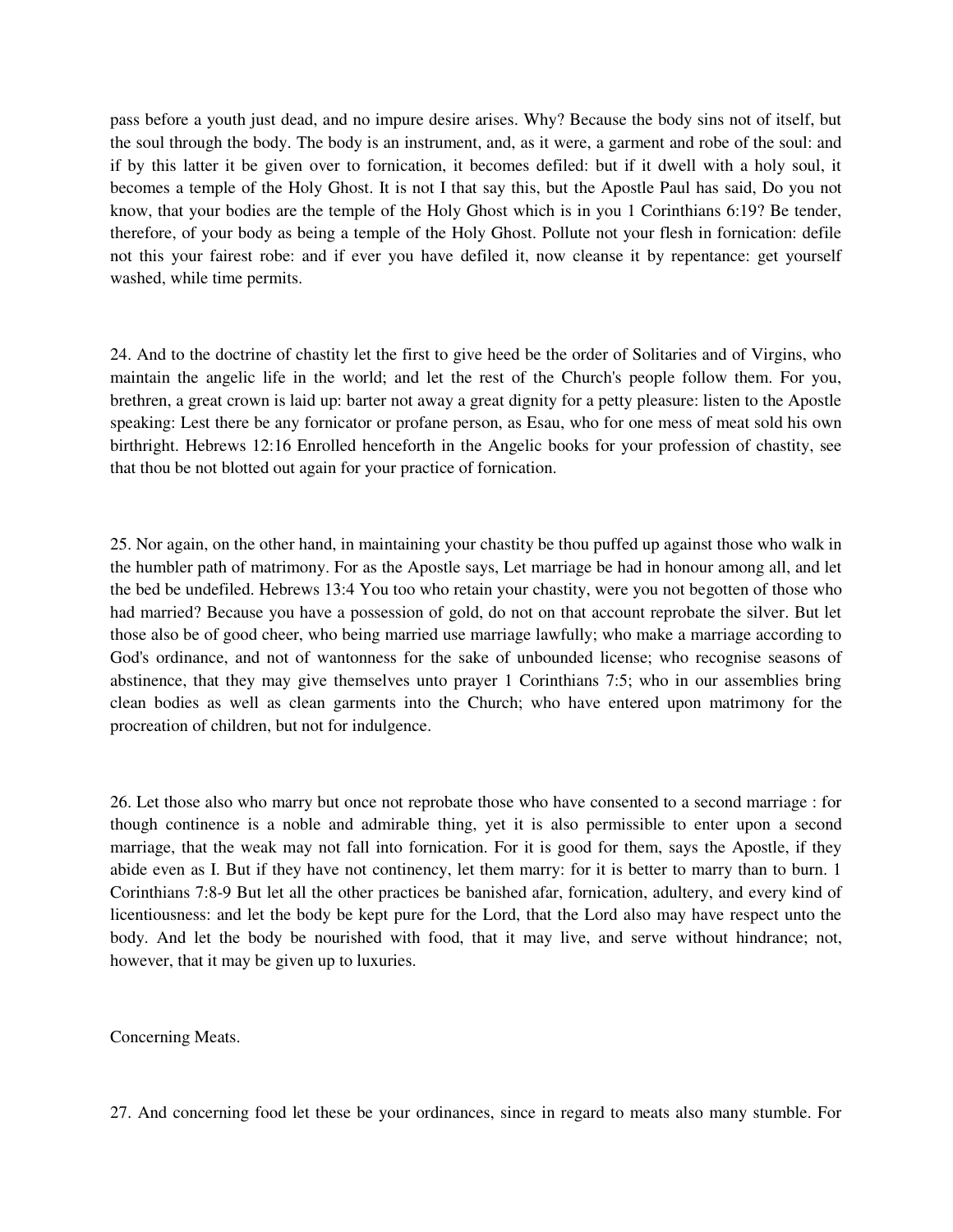some deal indifferently with things offered to idols , while others discipline themselves, but condemn those that eat: and in different ways men's souls are defiled in the matter of meats, from ignorance of the useful reasons for eating and not eating. For we fast by abstaining from wine and flesh, not because we abhor them as abominations, but because we look for our reward; that having scorned things sensible, we may enjoy a spiritual and intellectual feast; and that having now sown in tears we may reap in joy in the world to come. Despise not therefore them that eat, and because of the weakness of their bodies partake of food: nor yet blame these who use a little wine for their stomach's sake and their often infirmities 1 Timothy 5:23: and neither condemn the men as sinners, nor abhor the flesh as strange food; for the Apostle knows some of this sort, when he says: forbidding to marry, and commanding to abstain from meats, which God created to be received with thanksgiving by them that believe. 1 Timothy 4:3 In abstaining then from these things, abstain not as from things abominable , else you have no reward: but as being good things disregard them for the sake of the better spiritual things set before you.

28. Guard your soul safely, lest at any time thou eat of things offered to idols: for concerning meats of this kind, not only I at this time, but ere now Apostles also, and James the bishop of this Church, have had earnest care: and the Apostles and Elders write a Catholic epistle to all the Gentiles, that they should abstain first from things offered to idols, and then from blood also and from things strangled. For many men being of savage nature, and living like dogs, both lap up blood , in imitation of the manner of the fiercest beasts, and greedily devour things strangled. But do thou, the servant of Christ, in eating observe to eat with reverence. And so enough concerning meats.

Of Apparel.

29. But let your apparel be plain, not for adornment, but for necessary covering: not to minister to your vanity, but to keep you warm in winter, and to hide the unseemliness of the body: lest under pretence of hiding the unseemliness, thou fall into another kind of unseemliness by your extravagant dress.

Of the Resurrection.

30. Be tender, I beseech you, of this body, and understand that you will be raised from the dead, to be judged with this body. But if there steal into your mind any thought of unbelief, as though the thing were impossible, judge of the things unseen by what happens to yourself. For tell me; a hundred years ago or more, think where wast you yourself: and from what a most minute and mean substance you have come to so great a stature, and so much dignity of beauty. What then? Cannot He who brought the non-existent into being, raise up again that which already exists and has decayed ? He who raises the grain, which is sown for our sakes, as year by year it dies — will He have difficulty in raising us up, for whose sakes that grain also has been raised ? Do you see how the trees stand now for many months without either fruit or leaves: but when the winter is past they spring up whole into life again as if from the dead : shall not we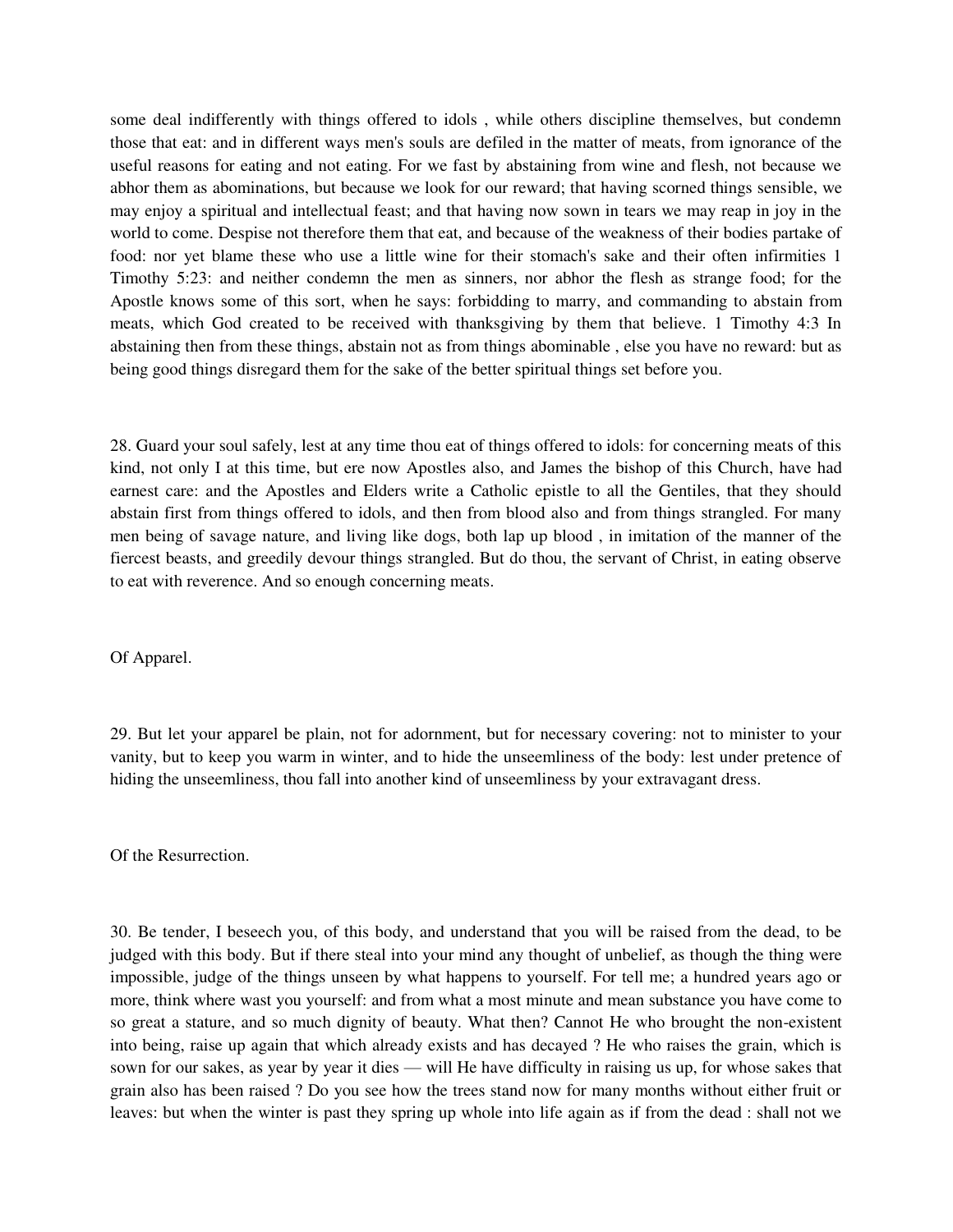much rather and more easily return to life? The rod of Moses was transformed by the will of God into the unfamiliar nature of a serpent: and cannot a man, who has fallen into death, be restored to himself again?

31. Heed not those who say that this body is not raised; for it is raised: and Esaias is witness, when he says: The dead shall arise, and they that are in the tombs shall awake Isaiah 26:19: and according to Daniel, Many of them that sleep in the dust of the earth shall arise, some to everlasting life, and some to everlasting shame. Daniel 12:2 But though to rise again is common to all men, yet the resurrection is not alike to all: for the bodies received by us all are eternal, but not like bodies by all: for the just receive them, that through eternity they may join the Choirs of Angels; but the sinners, that they may endure for ever the torment of their sins.

Of the Laver.

32. For this cause the Lord, preventing us according to His loving-kindness, has granted repentance at Baptism , in order that we may cast off the chief — nay rather the whole burden of our sins, and having received the seal by the Holy Ghost, may be made heirs of eternal life. But as we have spoken sufficiently concerning the Laver the day before yesterday, let us now return to the remaining subjects of our introductory teaching.

Of the Divine Scriptures.

33. Now these the divinely-inspired Scriptures of both the Old and the New Testament teach us. For the God of the two Testaments is One, Who in the Old Testament foretold the Christ Who appeared in the New; Who by the Law and the Prophets led us to Christ's school. For before faith came, we were kept in ward under the law, and, the law has been our tutor to bring us unto Christ. And if ever thou hear any of the heretics speaking evil of the Law or the Prophets, answer in the sound of the Saviour's voice, saying, Jesus came not to destroy the Law, but to fulfil it. Matthew 5:17 Learn also diligently, and from the Church, what are the books of the Old Testament, and what those of the New. And, pray, read none of the apocryphal writings : for why do you, who know not those which are acknowledged among all, trouble yourself in vain about those which are disputed? Read the Divine Scriptures, the twenty-two books of the Old Testament, these that have been translated by the Seventy-two Interpreters.

34. For after the death of Alexander, the king of the Macedonians, and the division of his kingdom into four principalities, into Babylonia, and Macedonia, and Asia, and Egypt, one of those who reigned over Egypt, Ptolemy Philadelphus, being a king very fond of learning, while collecting the books that were in every place, heard from Demetrius Phalereus, the curator of his library, of the Divine Scriptures of the Law and the Prophets, and judged it much nobler, not to get the books from the possessors by force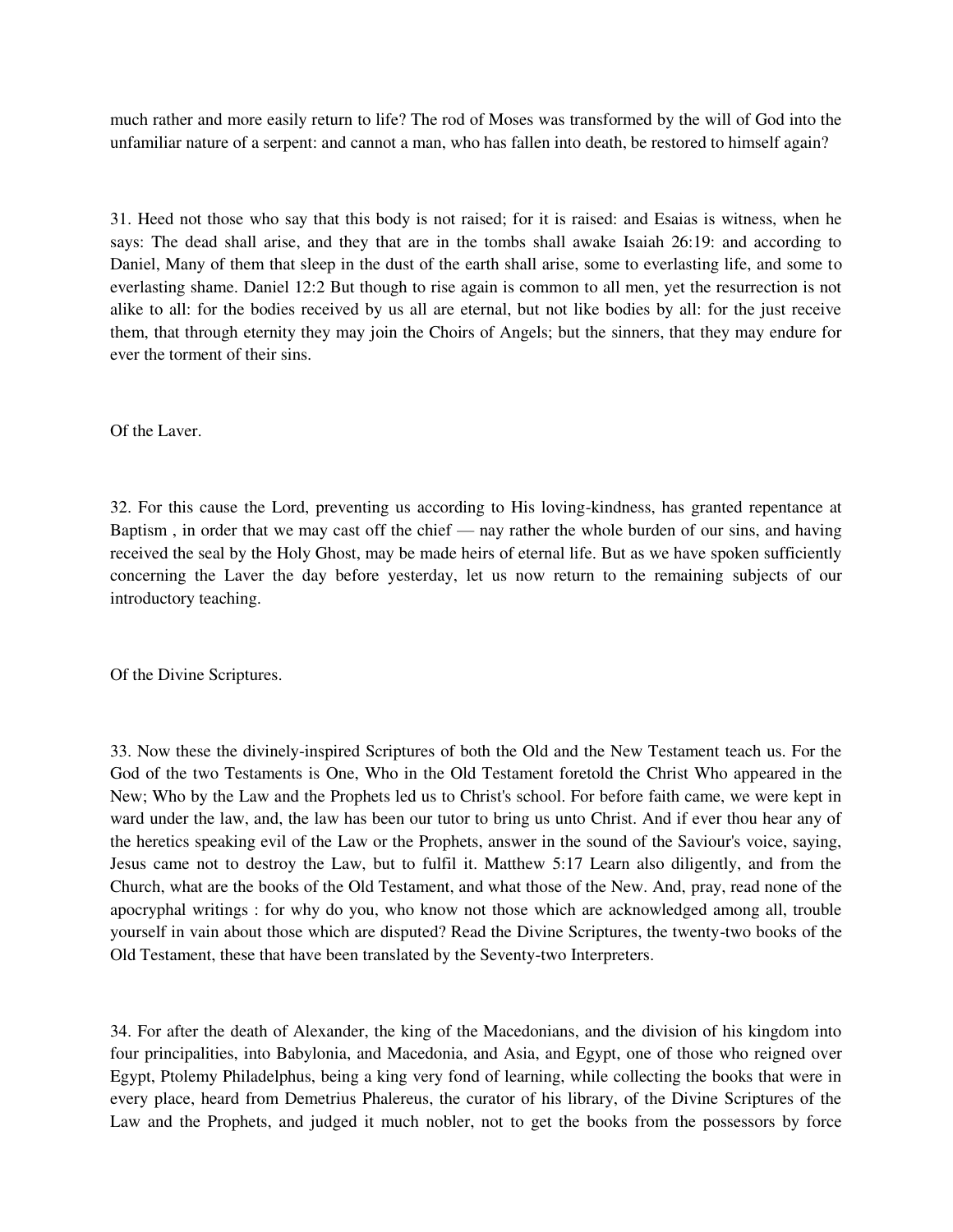against their will, but rather to propitiate them by gifts and friendship; and knowing that what is extorted is often adulterated, being given unwillingly, while that which is willingly supplied is freely given with all sincerity, he sent to Eleazar, who was then High Priest, a great many gifts for the Temple here at Jerusalem, and caused him to send him six interpreters from each of the twelve tribes of Israel for the translation. Then, further, to make experiment whether the books were Divine or not, he took precaution that those who had been sent should not combine among themselves, by assigning to each of the interpreters who had come his separate chamber in the island called Pharos, which lies over against Alexandria, and committed to each the whole Scriptures to translate. And when they had fulfilled the task in seventy-two days, he brought together all their translations, which they had made in different chambers without sending them one to another, and found that they agreed not only in the sense but even in words. For the process was no word-craft, nor contrivance of human devices: but the translation of the Divine Scriptures, spoken by the Holy Ghost, was of the Holy Ghost accomplished.

35. Of these read the two and twenty books, but have nothing to do with the apocryphal writings. Study earnestly these only which we read openly in the Church. Far wiser and more pious than yourself were the Apostles, and the bishops of old time, the presidents of the Church who handed down these books. Being therefore a child of the Church, trench thou not upon its statutes. And of the Old Testament, as we have said, study the two and twenty books, which, if you are desirous of learning, strive to remember by name, as I recite them. For of the Law the books of Moses are the first five, Genesis, Exodus, Leviticus, Numbers, Deuteronomy. And next, Joshua the son of Nave , and the book of Judges, including Ruth, counted as seventh. And of the other historical books, the first and second books of the Kings are among the Hebrews one book; also the third and fourth one book. And in like manner, the first and second of Chronicles are with them one book; and the first and second of Esdras are counted one. Esther is the twelfth book; and these are the Historical writings. But those which are written in verses are five, Job, and the book of Psalms, and Proverbs, and Ecclesiastes, and the Song of Songs, which is the seventeenth book. And after these come the five Prophetic books: of the Twelve Prophets one book, of Isaiah one, of Jeremiah one, including Baruch and Lamentations and the Epistle ; then Ezekiel, and the Book of Daniel, the twenty-second of the Old Testament.

36. Then of the New Testament there are the four Gospels only, for the rest have false titles and are mischievous. The Manichæans also wrote a Gospel according to Thomas, which being tinctured with the fragrance of the evangelic title corrupts the souls of the simple sort. Receive also the Acts of the Twelve Apostles; and in addition to these the seven Catholic Epistles of James, Peter, John, and Jude; and as a seal upon them all, and the last work of the disciples, the fourteen Epistles of Paul. But let all the rest be put aside in a secondary rank. And whatever books are not read in Churches, these read not even by yourself, as you have heard me say. Thus much of these subjects.

37. But shun thou every diabolical operation, and believe not the apostate Serpent, whose transformation from a good nature was of his own free choice: who can over-persuade the willing, but can compel no one. Also give heed neither to observations of the stars nor auguries, nor omens, nor to the fabulous divinations of the Greeks. Witchcraft, and enchantment, and the wicked practices of necromancy, admit not even to a